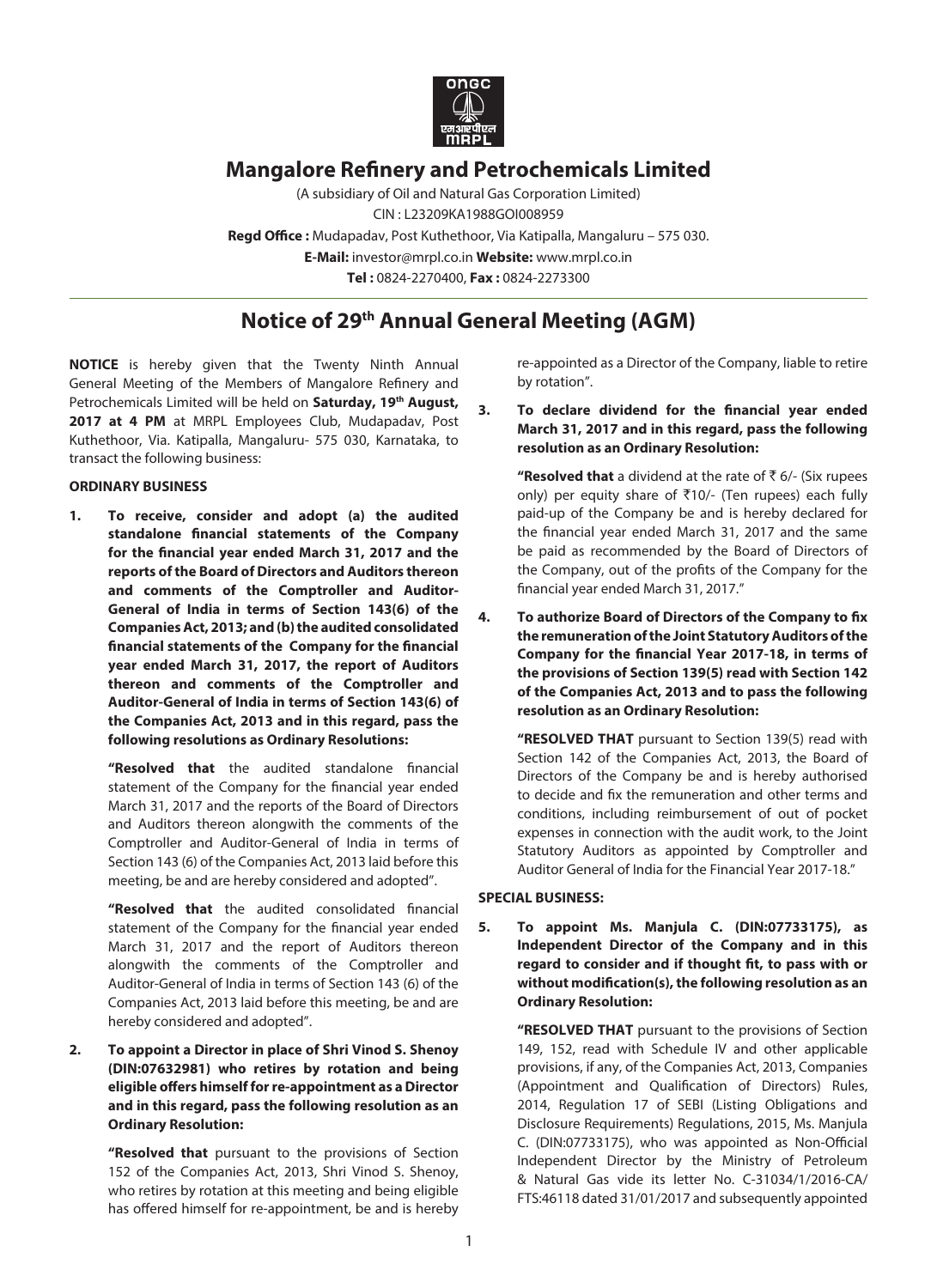

# **Annual Report 2016-2017**

as an Additional Director by the Board of Directors with effect from 31/01/2017 to hold office until the date of this Annual General Meeting, in terms of Section 161 of the Companies Act, 2013, and in respect of whom the Company has received a notice in writing from a member under Section 160 of the Companies Act, 2013 signifying his intention to propose Ms. Manjula C. (DIN:07733175), as a candidate for the office of Director of the Company, be and is hereby appointed for three years as Independent Director of the Company, not liable to retire by rotation".

**6. To ratify the remuneration of the Cost Auditors for the Financial Year 2017-18 and in this regard, to consider and if thought fit, to pass with or without modification(s), the following resolutions as Ordinary Resolutions:**

**"RESOLVED THAT** pursuant to the provisions of Section 148 and other applicable provisions of the Companies Act, 2013 and the Companies (Audit and Auditors) Rules, 2014 (including any statutory modification(s) or re-enactment thereof) the Cost Auditors appointed by the Board of Directors of the Company, to conduct the audit of the cost records of the Company for the financial year 2017-18, be paid the remuneration of  $\bar{\tau}$  1,95,000/- plus applicable taxes, travel cost, as set out in the statement annexed to the notice convening this meeting".

**"RESOLVED FURTHER THAT** the Board of Directors be and is hereby authorized to do all acts and take all such steps as may be necessary, proper or expedient to give effect to this resolution".

**7. To raise funds upto** ` **3000 crore through issue of Non Convertible Debentures (NCDs)/ Bonds and in this regard to consider and if thought fit, to pass with or without modification(s), the following resolutions as Special Resolutions:**

> **"RESOLVED THAT** pursuant to Section 42 and other applicable provisions of the Companies Act, 2013 read with Rule 14(2) of the Companies (Prospectus and Allotment of Securities) Rules, 2014 and any other applicable statutory provisions (including any statutory modifications or re-enactments thereof) the Board of Directors of the Company (the "Board") be and is hereby authorised to make offer(s) or invitation(s) to subscribe to the non-convertible debentures(NCDs)/ Bonds upto ` 3,000 Crore, in one or more tranches /series, in domestic market, during the period commencing from the date of passing of Special Resolution till completion of one year thereof or the date of next Annual General meeting in the financial year 2018-19 whichever is earlier in conformity with rules, regulations, notifications and enactments as may be applicable from time to time, subject to the total borrowing powers of the company approved by share holders under Section 180(1)(c) of the Companies Act, 2013."

**"RESOLVED FURTHER THAT** the Board of Directors be and is hereby authorised to do or delegate from time to time, all such acts, deeds and things as may be deemed necessary to give effect to private placement of such bonds including but not limited to determining the face value, issue price, issue size, tenor, timing, amount, security, coupon/interest rate, yield, listing, allotment and other terms and conditions of issue of NCDs/Bonds as it may, in its absolute discretion, consider necessary."

By Order of the Board of Directors

**Sd/- Dinesh Mishra Company Secretary**

Place: Mangaluru Date: 19/07/2017

#### **NOTES:**

- 1. The relevant explanatory statement pursuant to Section 102 of the Companies Act, 2013 in respect of Special Businesses, as set out above is annexed hereto. The Notice of 29th Annual General Meeting along with instructions for remote e-voting is sent to Members, Directors, Auditors and others entitled to, by permitted mode.
- **2. A member entitled to attend and vote at the meeting is also entitled to appoint a proxy to attend and vote instead of himself and the proxy need not be a member of the company. The proxy form in order to be valid and effective should be deposited at the registered office of the company not less than forty-eight hours (48 hrs.) before the time of commencement of the meeting. Blank proxy form is attached.**

 In terms of section 105 of the Companies Act, 2013, and rules thereunder, a person can act as a proxy on behalf of members not exceeding fifty and holding in the aggregate not more than ten percent of the total share capital of the company. A member holding more than ten percent of the total share capital of the company may appoint a single person as proxy and such person shall not act as a proxy for any other person or member. Proxies submitted on behalf of limited companies, societies etc. must be supported by appropriate resolution/ authority, as applicable.

- 3. Corporate members intending to send their authorized representatives to attend the Annual General Meeting pursuant to provisions of Section 113 of the Companies Act, 2013 are required to send a certified copy of the relevant Board resolution authorizing the representative to attend & vote on their behalf at the meeting.
- 4. The Company has announced Book Closure from 28/07/2017 to 04/08/2017 (both days inclusive) for the purpose of Annual Closure and Dividend. Accordingly, Dividend on Equity Shares as recommended by the Board of Directors for the Financial Year 2016-17, if approved at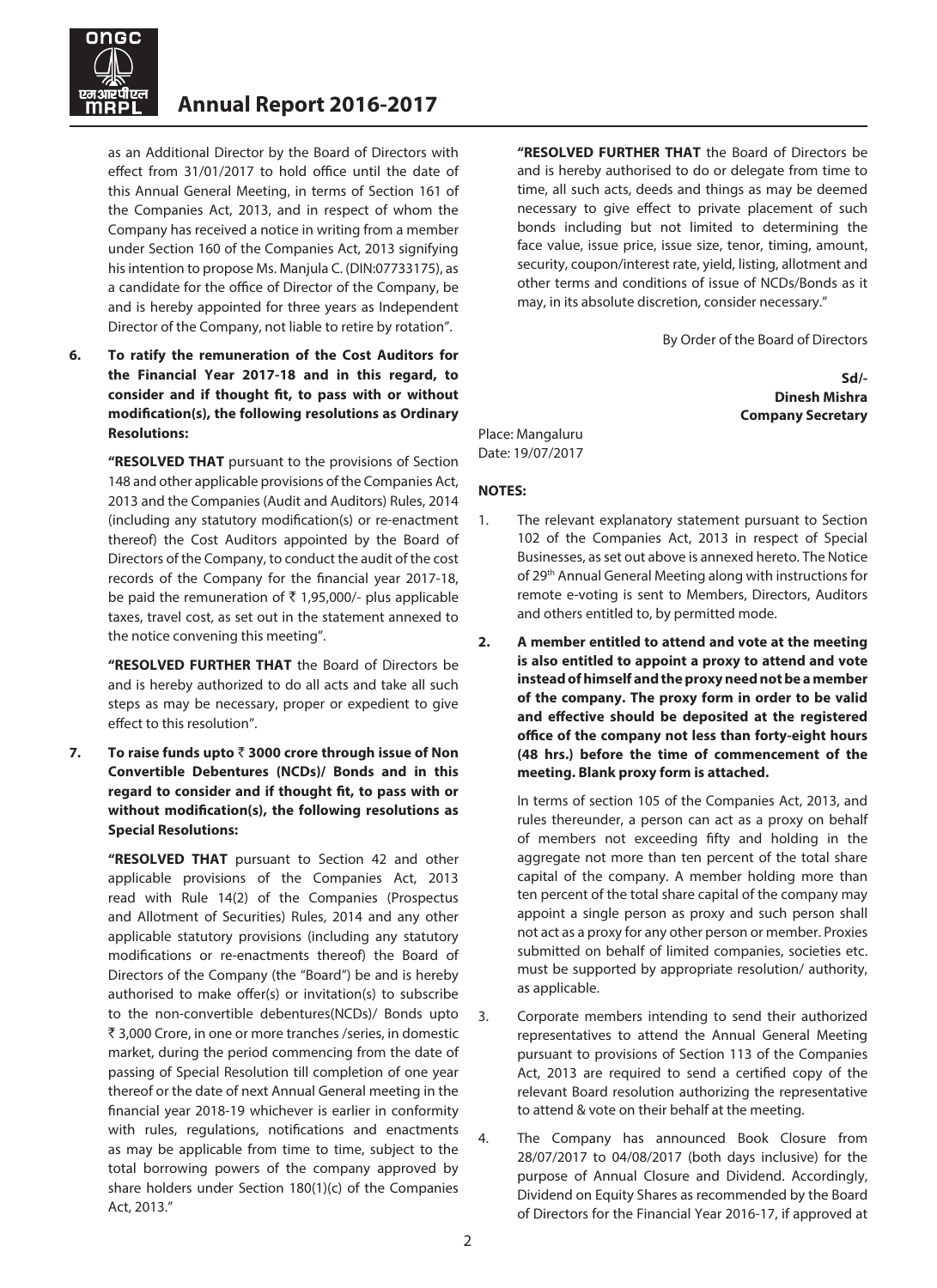the meeting, will be payable to those eligible members whose names appear:

- (a) As Beneficial Owners, as on 27/07/2017 as per the list to be furnished by National Securities Depository Ltd. (NSDL) and Central Depository Services (India) Ltd. (CDSL) in respect of shares held in Dematerialised form, and
- (b) As Members in the Register of Members of the Company as on 27/07/2017 in respect of shares held in Physical Form, after giving effect to all valid shares transfers in physical form lodged with the Company or its R & T Agents on or before 27/07/2017.
- 5. Brief profile of the Directors seeking appointment/ re-appointment, as mandated under SEBI (Listing Obligations and Disclosure Requirements) Regulations, 2015, forms part of the Notice. None of the Directors of the Company are in any way related to each other.
- 6. Share transfer documents and all correspondence relating thereto, should be addressed to the Registrar and Transfer Agent of the Company – M/s. Link Intime India Pvt. Ltd., C 101, 247 Park, L B S Marg, Vikhroli West, Mumbai – 400 083, email : mrplirc@linkintime.co.in
- 7. In terms of Regulation 40(7) read with Schedule VII of SEBI (Listing Obligations & Disclosure Requirements) Regulations, 2015, it is mandatory for the transferor and the transferee(s) of the physical shares to furnish copy of their PAN card for registration of transfer of shares. Transferor and the Transferee(s) are requested to furnish copies of their PAN card along with Share Transfer Deed duly completed and physical share certificate(s). For securities market transactions and/or for off-market or private transactions involving transfer of shares, the transferee(s) as well as transferor(s) shall furnish copy of PAN card to the company/Registrar and Transfer Agents, as the case may be, for registration of such transfer of securities. In case where PAN card is not available i.e. in case of residents of Sikkim, the identity proof shall be submitted for registration of such transfer of securities.
- 8. Members desirous of obtaining any information on any item of business of this meeting are requested to forward the same before 16/08/2017 to the Company Secretary at the Registered Office of the Company or email at investor@mrpl.co.in, so that the same may be attended appropriately. Relevant documents referred to in the accompanying notice are open for inspection by the members at the Registered Office of the Company on all working days i.e. Monday to Friday, between 3:30 pm and 5:00 p.m. upto  $19/08/2017$ , the date of the 29<sup>th</sup> Annual General Meeting.
- 9. In support of the "Green Initiative" measure taken by Ministry of Corporate Affairs (MCA), Government of India, New Delhi, enabling electronic delivery of documents and also in line with circular Ref. No. CIR/CFD/DIL/7/2011

dated 05/11/2011 issued by Securities and Exchange Board of India (SEBI) and as prescribed under the relevant provisions under the Companies Act, 2013 and the Rules made thereunder, Company has sent Annual Reports in Electronic Mode to the shareholders who have registered their E-mail IDs either with the Registrar and Transfer Agents or with the depositories. Members who have not registered their email address with Company can register the same by submitting a duly filled-in E-communication Registration Form available on the website of the Company www.mrpl.co.in to M/s. Link Intime India Pvt Ltd. or Investor Relation Cell of the Company. Members holding shares in demat form are requested to register their email address with their Depository Participant(s) only. Members who have registered their email address are also entitled to receive such communication in physical form, upon request.

- 10. Pursuant to Section 108 of the Companies Act, 2013, Rule 20 of the Companies [Management and Administration] Rules, 2014, as amended and Regulation 44 of SEBI (Listing Obligations and Disclosure Requirements) Regulations, 2015, remote E-voting facility is being provided to Members to exercise their right to vote on the resolutions proposed to be passed at the 29<sup>th</sup> AGM by electronic means. The Members, whose names appear in the Register of Members/list of Beneficial Owners as on on the cut-off date of 12/08/2017, are entitled to vote on the Resolutions set forth in this Notice. The Members may cast their votes on electronic voting system from place other than the venue of the meeting [remote e-voting]. The remote e-voting period will commence at 9:00 a.m. on 16/08/2017 and will end at 5:00 p.m. on 18/08/2017. In addition, the facility for voting through ballot paper shall also be made available at the venue of AGM and the Members attending the 29<sup>th</sup> AGM who have not cast their vote by remote e-voting shall be eligible to cast their vote at the 29<sup>th</sup> Annual General Meeting venue.
- 11. Pursuant to the provisions of IEPF Rules and the applicable provisions of the Companies Act, 2013, the company has transferred the unpaid or unclaimed dividend for the years 2004-05, 2005-06, 2006-07, 2007-08 and 2008-09 on due dates to the Investor Education & Protection Fund (IEPF) established by the Central Government. Pursuant to the provisions of Investor Education and Protection Fund (Uploading of information regarding unpaid and unclaimed amounts lying with Companies) Rules, 2012, the company has uploaded the details of unpaid and unclaimed dividend amount lying with the company as on 03/09/2016 (date of last Annual General Meeting) on the website of the company (www.mrpl.co.in) and also on the website of the Ministry of Corporate Affairs.

 Unclaimed dividend for FY 2009-10 will be due for transfer to the Investor Education and Protection Fund (IEPF) on or before 09/10/2017 pursuant to the provisions of the Companies Act, 2013.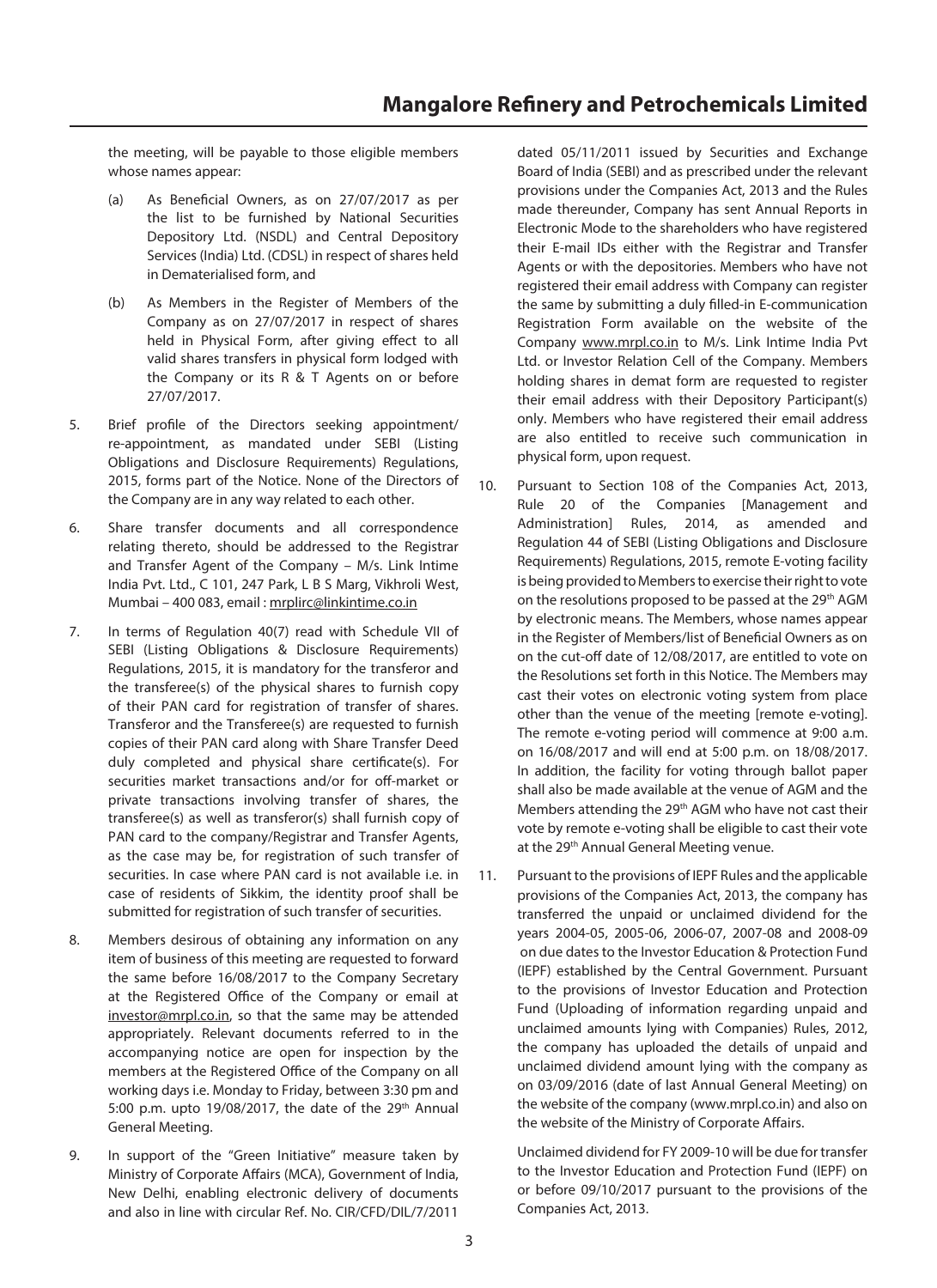

## **Annual Report 2016-2017**

 MCA vide its Notification dated 05/09/2016 has notified Investor Education and Protection Fund Authority (Accounting, Audit, Transfer and Refund) Rules, 2016 and the Investor Education and Protection Fund Authority (Accounting, Audit, Transfer and Refund) Amendment Rules, 2017 on 28/02/2017. Pursuant to the provisions of these Rules shares in respect of whom the dividend hasn't been claimed by the shareholders, shall be credited to a DEMAT Account of the Authority. Accordingly, the Company issued two notices on 28/11/2016 and 04/05/2017 to individual shareholders who haven't claimed dividend for the last 7 years and also published notices in the newspapers on 03/12/2016 & 29/04/2017, requesting shareholders to send an application to the Company/RTA for claiming unclaimed dividend for the year 2009-10 onwards. Shareholders are requested to claim the unclaimed dividend so that the shares will not be transferred to DEMAT Account of IEPF Authority. Please note that no claim shall lie against company in respect of the unclaimed dividend and shares transferred to the IEPF Authority. However, the unclaimed shares and dividend can be claimed from the IEPF by making necessary application in the prescribed Form (IEPF-5) available on the website of Ministry of Corporate Affairs at www.iepf. gov.in.

- 12. Members holding shares in physical form may avail of the facility of nomination in terms of Section 72 of the Companies Act, 2013 by executing Form SH-13 as prescribed in the Companies (Share Capital & Debenture) Rules, 2014 any person to whom their shares in the company shall vest on occurrence of events stated in the Form. Those holding shares in physical form may download the Form SH-13 from the website of the Company i.e www.mrpl.co.in and send Form in duplicate to RTA of the company. In case of shares held in dematerialized form, the nomination has to be lodged with the respective DP.
- 13. Members holding shares in multiple folios in physical mode in multiple folios are requested to apply for consolidation to the Company or its RTA alongwith relevant share certificates.
- 14. Members are requested to notify immediately any change of address :
	- i) To the DP in respect of shares held in dematerialised form, and
	- ii) To the Company at its registered office or to its RTA in respect of their physical shares, quoting their folio number.
- 15. Non-Resident members are requested to inform the RTA about:
	- i) Change in their residential status on return to India for permanent settlement.
	- ii) Particulars of their bank account maintained in India with complete name, branch, account type,

account number, IFSC Code, MICR No. and address of the Bank with pin code number, if not furnished earlier, to enable Company to remit dividend to the said Bank Account directly.

16. In terms of Regulation 12 of SEBI (Listing Obligations and Disclosure Requirements) Regulations, 2015 SEBI has advised all the concerned to use electronic mode of payment facility approved by the Reserve Bank of India for making cash payment viz. dividends, interest, redemption or repayment amounts to the investors. Provided that where it is not possible to use electronic mode of payment, payable-at-par warrants or cheques or Demand Drafts may be issued. In the cases of shareholder/s, where it is not possible to effect electronic payment, SEBI has advised to print bank details on the dividend warrant instruments issued to them. However, in case of shareholders, whose bank details are not available, the company shall mandatorily print the address of the investors on such payment instruments.

 In order to facilitate the shareholders who are holding the shares in Physical Form, our Company has hosted various Forms including e-payment mandate form, on its website www.mrpl.co.in under the menu "Investors" & Sub-Menu "Shareholders". Shareholders can download the requisite form, fill it as per the direction given therein and forward the same to the R&T Agent with attachments. Form can also be obtained from our R&T Agents.

 Shareholders who are holding shares in Electronic Form are requested to contact their respective Depository Participants (DP) only for updating their bank details. They are also advised to seek 'Client Master Advice' from their respective DP to ensure that correct updation has been carried out in their record. It may be noted that the bank details provided by the Depositories is solely used by the company to effect the payment of dividend. Hence, it is utmost necessary for shareholders to ensure that the correct Bank details are updated with DPs.

- 17. The Company has appointed Shri Himanshu S. Kamdar, Partner M/s. Rathi & Associates, Practicing Company Secretaries, Mumbai to act as the Scrutinizer, to scrutinize the remote e-voting and physical vote at the venue of AGM in a fair and transparent manner. The Members desiring to vote through remote e-voting are requested to refer to the detailed procedure given hereinafter.
- 18. Detailed procedure for "Remote E-voting" is annexed which forms part of this notice.
- 19. In case of joint holders, attending the meeting, only such joint holder who is higher in the order of names, will be entitled to vote at the Meeting.
- 20. The Register of Directors and Key Managerial Personnel and their Shareholdings maintained under Section 170 of the Companies Act, 2013, the Register of Contracts or arrangements in which Directors are interested under Section 189 of the Companies Act, 2013 will be available for inspection at the 29th Annual General Meeting.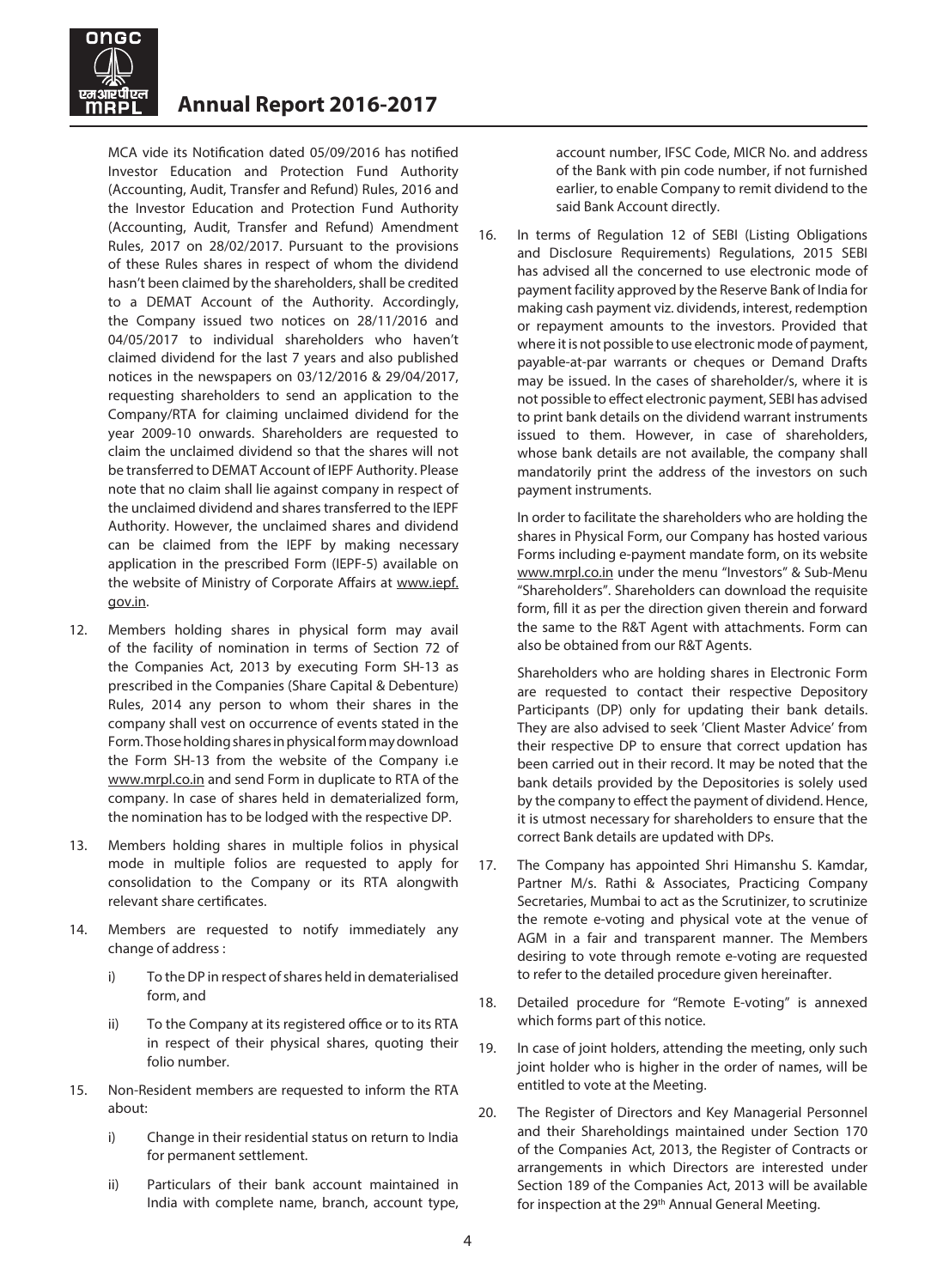# **Mangalore Refinery and Petrochemicals Limited**

- 21. Pursuant to Section 139 of the Companies Act, 2013, the Auditors of a Government Company are appointed by the Comptroller and Auditor General of India (C&AG) and in pursuance to Section 142 of the Companies Act, 2013, their remuneration is to be fixed by the Company in the Annual General Meeting or in such manner as the Company in general meeting may determine. The Members of the Company, in 28<sup>th</sup> Annual General Meeting held on 03/09/2016, authorised the Board of Directors to fix the remuneration of Statutory Auditors appointed for the financial year 2016-17. Accordingly, the Board of Directors has fixed remuneration of  $\bar{\tau}$  23,00,000/- (Rupees Twenty three lakh only) for the Statutory Auditors for the financial year 2016-17 in addition to applicable service tax, education cess and reimbursement of actual traveling and out-ofpocket expenses. The Statutory Auditors of the Company for the year 2017-18 are yet to be approved by the C&AG. Accordingly, the Members may authorise the Board to fix an appropriate remuneration of Statutory Auditors as may be deemed fit by the Board for the financial year 2017-18.
- 22. Route Map showing Directions to reach to the venue of the Meeting is given at the end of this Notice.
- 23. Shareholders to whom hard copy of Annual Reports have been provided are requested to bring their copies of the Annual Report to the Meeting. The copies of Annual Reports shall not be made available at the venue of the Meeting. Shareholders / Proxies attending the Meeting should bring the Admission Slip, duly filled, for handing over at the venue of the meeting.
- 24. Shareholders are requested to note that no gift will be distributed at the meeting.

#### **ANNEXURE TO THE NOTICE**

#### **EXPLANATORY STATEMENT PURSUANT TO SECTION 102(1) OF THE COMPANIES ACT, 2013**

The following Explanatory Statement sets out all material facts relating to the Special Business mentioned in the accompanying Notice:

#### **Item No 5:**

Ms. Manjula C. (DIN:07733175), was appointed as Non-Official Independent Director of the Company by the Ministry of Petroleum & Natural Gas vide letter No. C-31034/1/2016-CA/ FTS:46118 dated 31/01/2017 for a period of three years from the date of notification of appointment or until further orders, whichever is earlier, and was accordingly appointed as an Additional Director with effect from 31/01/2017 to hold office upto this Annual General Meeting. The Company has received a notice in writing from a member pursuant to the provisions of Section 160 of the Act, signifying his intention to propose Ms. Manjula C. (DIN:07733175) for the office of Independent Director. Ms. Manjula C., if appointed, will not be liable to retire by rotation.

Her brief resume, inter-alia, giving nature of expertise in specific functional areas, shareholding in the Company, other Directorship, Membership/ Chairmanship of Committees and other particulars are provided elsewhere which forms a part of this notice. Ms. Manjula C., a Law graduate, is a practicing Advocate in High-Court of Karnataka. She has special interest in analyzing issues of national and social importance, educational development and management, socio-economic empowerment and women issues. Her association would be of immense benefit to the Company. Accordingly, it is proposed to appoint Ms. Manjula C. as an Independent Director. Ms. Manjula C. is not related to any of the Directors of the Board.

None of the Directors, Key Managerial Personnel and their relatives except Ms. Manjula C. is concerned or interested in this resolution.

The Board recommends the resolution for your approval.

#### **Item No 6:**

In accordance with the provisions of Section 148 of the Companies Act, 2013 (the Act) and the Companies (Audit and Auditors) Rules, 2014 (the Rules), the Company is required to appoint a Cost Auditor to audit the cost records of the Company for the financial year 2017-18. On the recommendation of the Audit Committee, the Board approved the appointment of M/s Bandyopadhyaya Bhaumik & Co, Cost Accountant as the Cost Auditor of the Company for the financial year 2017-18 at remuneration of  $\bar{\tau}$  1,95,000/-, plus applicable taxes and actual travel cost.

As per Rule 14 of the Companies (Audit and Auditors) Rule, 2014 read with Section 148 (3) of the Companies Act, 2013, the remuneration recommended by the Audit Committee shall be considered and approved by the Board of Directors and ratified subsequently by the shareholders. Accordingly, members are requested to ratify the remuneration payable to the Cost Auditors for the financial year 2017-18.

None of the Directors, Key Managerial Personnel and their relatives are concerned or interested in this Resolution.

The Board recommends the Resolutions for ratification of the members.

#### **Item No 7:**

As per provisions of Section 42 of the Companies Act, 2013 read with Rule 14(2) of the Companies (Prospectus and Allotment of Securities) Rules, 2014, a Company shall not make private placement of its securities unless the proposed offer of securities or invitation to subscribe to securities has been previously approved by share holders of the Company by a Special Resolution for each of the offers or invitations. However, in case of offer or invitation for non-convertible debentures, it shall be sufficient if the Company passes a Special Resolution once a year for all the offers or invitations for such debenture during the year.

In view of the above, approval of the members of the Company is being sought to authorize the Board of Directors to make offer(s) or invitation(s) to subscribe to the non-convertible debentures (NCDs)/ Bonds upto  $\bar{\tau}$  3,000 crore, from the date of passing special Resolution till completion of one year thereof or the date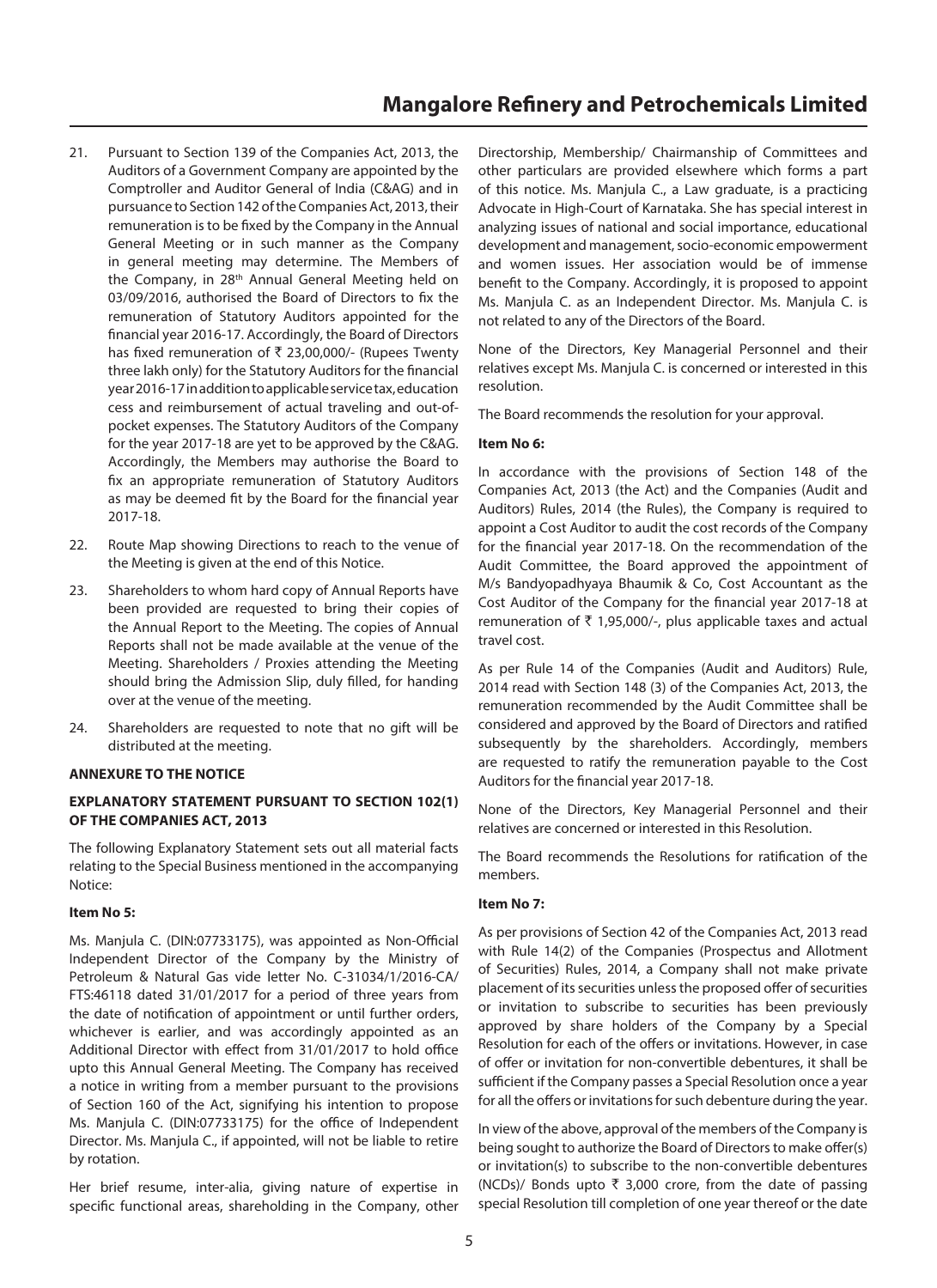

of next Annual General Meeting in the financial year 2018-19 whichever is earlier, subject to ceiling approved by the share holders under Section 180(1)(c) of Companies Act, 2013.

The Board of Directors of the Company had considered the proposal and recommended the passing of proposed Special Resolution.

None of the Directors, Key Managerial Personnel and their relatives are, in any way, concerned or interested in the said resolutions either financially or otherwise, except to the extent of their equity holding in the Company.

| <b>Name of Director / DIN</b>                                                            | Shri Vinod S. Shenoy DIN: 07632981                                                                | <b>Ms. Manjula C DIN:07733175</b>                                                          |
|------------------------------------------------------------------------------------------|---------------------------------------------------------------------------------------------------|--------------------------------------------------------------------------------------------|
| Date of Birth                                                                            | 09-09-1962                                                                                        | 22-12-1968                                                                                 |
| Date of Appointment on the Board                                                         | 08-11-2016                                                                                        | 31-01-2017                                                                                 |
| Qualifications & Expertise                                                               | Shri Vinod S. Shenoy is a Chemical<br>Engineer having wide exposure to the<br>Petroleum Industry. | Ms. Manjula C. is Law graduate and a<br>Practicing Advocate at High Court of<br>Karnataka. |
| Public<br>Directorship<br>held<br>other<br>in<br>Companies (excluding foreign<br>private | 1. Hindustan Petroleum Corporation<br>Limited                                                     | $\overline{\phantom{0}}$                                                                   |
| and Section 8 of Companies Act.)                                                         | 2. HPCL-Mittal Energy Limited                                                                     |                                                                                            |
|                                                                                          | 3. Prize Petroleum Company Limited                                                                |                                                                                            |
|                                                                                          | 4. HPCL Rajasthan Refinery Limited                                                                |                                                                                            |
| Chairman/ Member of the Committees                                                       | $\overline{\phantom{a}}$                                                                          | $\overline{\phantom{a}}$                                                                   |
| <b>Shareholding of Directors</b>                                                         | <b>NIL</b>                                                                                        | <b>NIL</b>                                                                                 |
| Relationship between Directors inter-se                                                  | <b>NIL</b>                                                                                        | <b>NIL</b>                                                                                 |

#### DETAILS OF THE DIRECTORS' SEEKING APPOINTMENT/ REAPPOINTMENT AT THE 29<sup>th</sup> ANNUAL GENERAL MEETING

## **PROCEDURE FOR "REMOTE E-VOTING"**

Pursuant to provisions of Section 108 of the Companies Act, 2013, Rule 20 of the Companies (Management and Administration) Rules, 2014 as amended by the Companies (Management and Administration) Amendment Rules, 2015 and Regulation 44 of SEBI (Listing Obligations and Disclosure Requirements) Regulations, 2015, the Company is pleased to provide its members the facility to exercise their right to vote on resolutions proposed to be considered at the 29<sup>th</sup> Annual General Meeting (AGM) by electronic means and the business may be transacted through e-Voting Services. The facility of casting the votes by the members using an electronic voting system from a place other than venue of the AGM ("remote e-voting") will be provided by National Securities Depository Limited (NSDL).

- I. The members who have cast their vote by remote e-voting prior to the AGM may also attend the AGM but shall not be entitled to cast their vote again.
- II. The remote e-voting period commences on 16/08/2017 (9:00 a.m.) and ends on 18/08/2017 (5:00 p.m.). During this period members of the Company, holding shares either in physical form or in dematerialized form, as on the cut-off

date of 12/08/2017 may cast their vote by remote e-voting. The remote e-voting module shall be disabled by NSDL for voting thereafter. Once the vote on a resolution is cast by the member, the member shall not be allowed to change it subsequently.

- III. The process and manner for remote e-voting are as under:
	- A. In case a Member receives an email from NSDL [for members whose email IDs are registered with the Company/Depository Participants(s)] :
		- (i) Open email and open PDF file viz; "remote e-voting.pdf" with your Client ID or Folio No. as password. The said PDF file contains your user ID and password/PIN for remote e-voting. Please note that the password is an initial password.
		- (ii) Launch internet browser by typing the following URL: https://www.evoting.nsdl. com/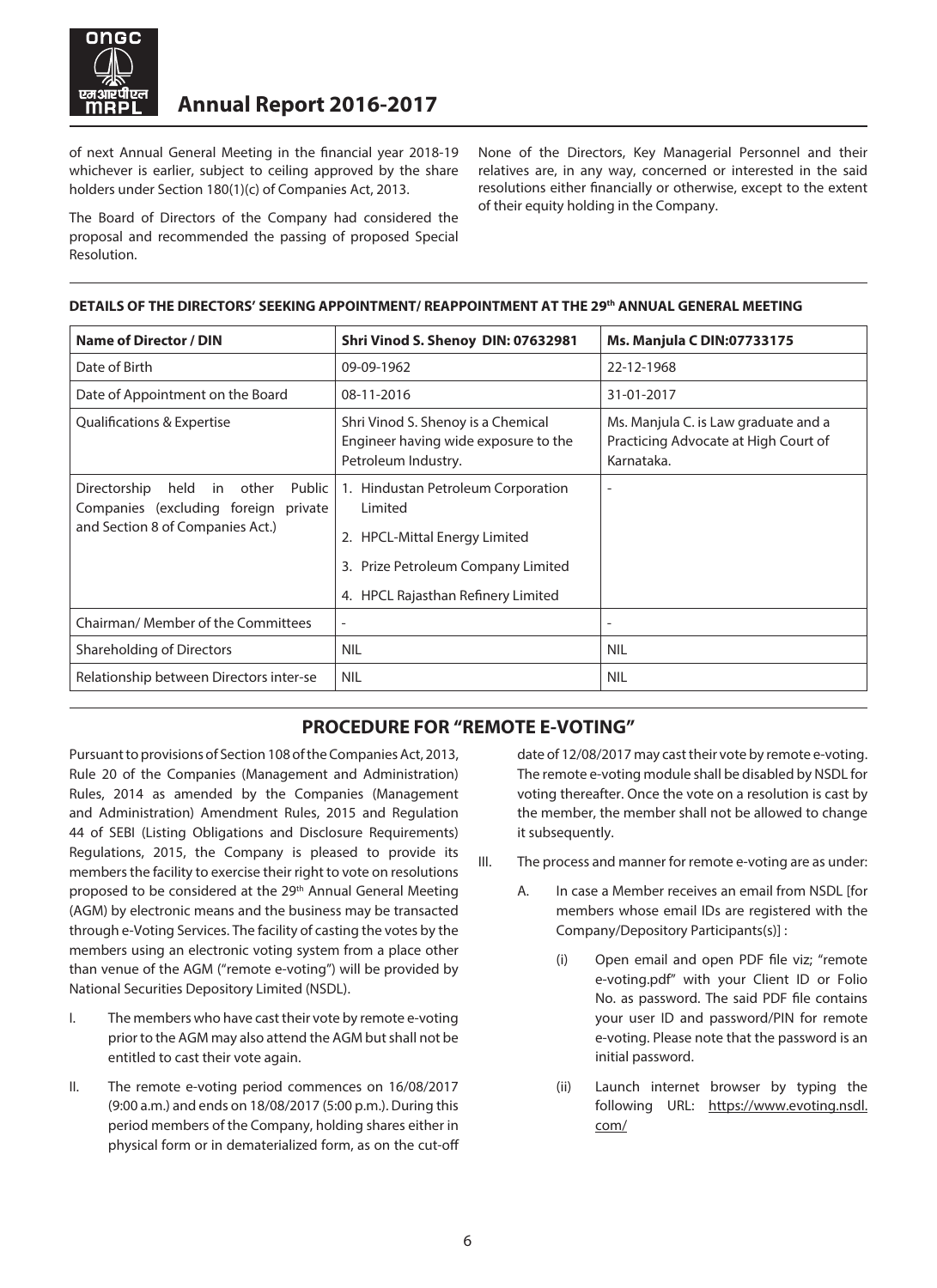- (iii) Click on Shareholder Login
- (iv) Put user ID and password as initial password/ PIN noted in step (i) above. Click Login.
- (v) Password change menu appears. Change the password/PIN with new password of your choice with minimum 8 digits/characters or combination thereof. Note new password. It is strongly recommended not to share your password with any other person and take utmost care to keep your password confidential.
- (vi) Home page of remote e-voting opens. Click on remote e-voting: Active Voting Cycles.
- (vii) Select "106496" of "Mangalore Refinery and Petrochemicals Limited".
- (viii) Now you are ready for remote e-voting as Cast Vote page opens.
- (ix) Cast your vote by selecting appropriate option and click on "Submit" and also "Confirm" when prompted.
- (x) Upon confirmation, the message "Vote cast successfully" will be displayed.
- (xi) Once you have voted on the resolution, you will not be allowed to modify your vote.
- (xii) Institutional shareholders (i.e. other than individuals, HUF, NRI etc.) are required to send scanned copy (PDF/JPG Format) of the relevant Board Resolution/ Authority letter etc. together with attested specimen signature of the duly authorized signatory(ies) who are authorized to vote, to the Scrutinizer through e-mail to associates. rathi@gmail.com with a copy marked to evoting@nsdl.co.in
- B. In case a Member receives physical copy of the Notice of 29th Annual General Meeting [for members whose email IDs are not registered with the Company/Depository Participants(s) or requesting physical copy] :
	- (i) Initial password is provided at the bottom of the Attendance Slip for the AGM :
	- (ii) Please follow all steps from Sl. No. (ii) to Sl. No. (xii) above, to cast vote.
- IV. In case of any queries, you may refer the Frequently Asked Questions (FAQs) for Members and remote e-voting user manual for Members available at the

downloads section of www.evoting.nsdl.com or call on toll free no.: 1800-222-990.

- V. If you are already registered with NSDL for remote e-voting then you can use your existing user ID and password/PIN for casting your vote.
- VI. You can also update your mobile number and e-mail id in the user profile details of the folio which may be used for sending future communication(s).
- VII. The voting rights of members shall be in proportion to their shares of the paid up equity share capital of the Company as on the cut-off date of 12/08/2017.
- VIII. Any person, who acquires shares of the Company and become member of the Company after dispatch of the notice and holding shares as of the cut-off date i.e. 12/08/2017, may obtain the login ID and password by sending a request at evoting@nsdl.co.in or mrplirc@ linkintime.co.in. However, any person who have received the notice and disposed off the shares before the cut-off date i.e. 12/08/2017 may treat the notice for information only.

 However, if you are already registered with NSDL for remote e-voting then you can use your existing user ID and password for casting your vote. If you forgot your password, you can reset your password by using "Forgot User Details/Password" option available on www.evoting.nsdl.com or contact NSDL at the following toll free no.: 1800-222-990.

- IX. A member may participate in the AGM even after exercising his right to vote through remote e-voting but shall not be allowed to vote again at the Annual General Meeting.
- X. A person, whose name is recorded in the register of members or in the register of beneficial owners maintained by the depositories as on the cut-off date only shall be entitled to avail the facility of remote e-voting as well as voting at the AGM through ballot paper.
- XI. Shri Himanshu S. Kamdar, Partner M/s. Rathi & Associates, Practicing Company Secretaries, (Certificate of Practice Number : 3030), Mumbai, has been appointed as the Scrutinizer for providing facility to the members of the Company to scrutinize the voting and remote e-voting process in a fair and transparent manner.
- XII. The result along with Scrutinizer's report will be placed on the Company's website i.e. www.mrpl.co.in and on the website of NSDL immediately after the result is declared by the Chairman and the same shall be communicated to the Stock Exchanges.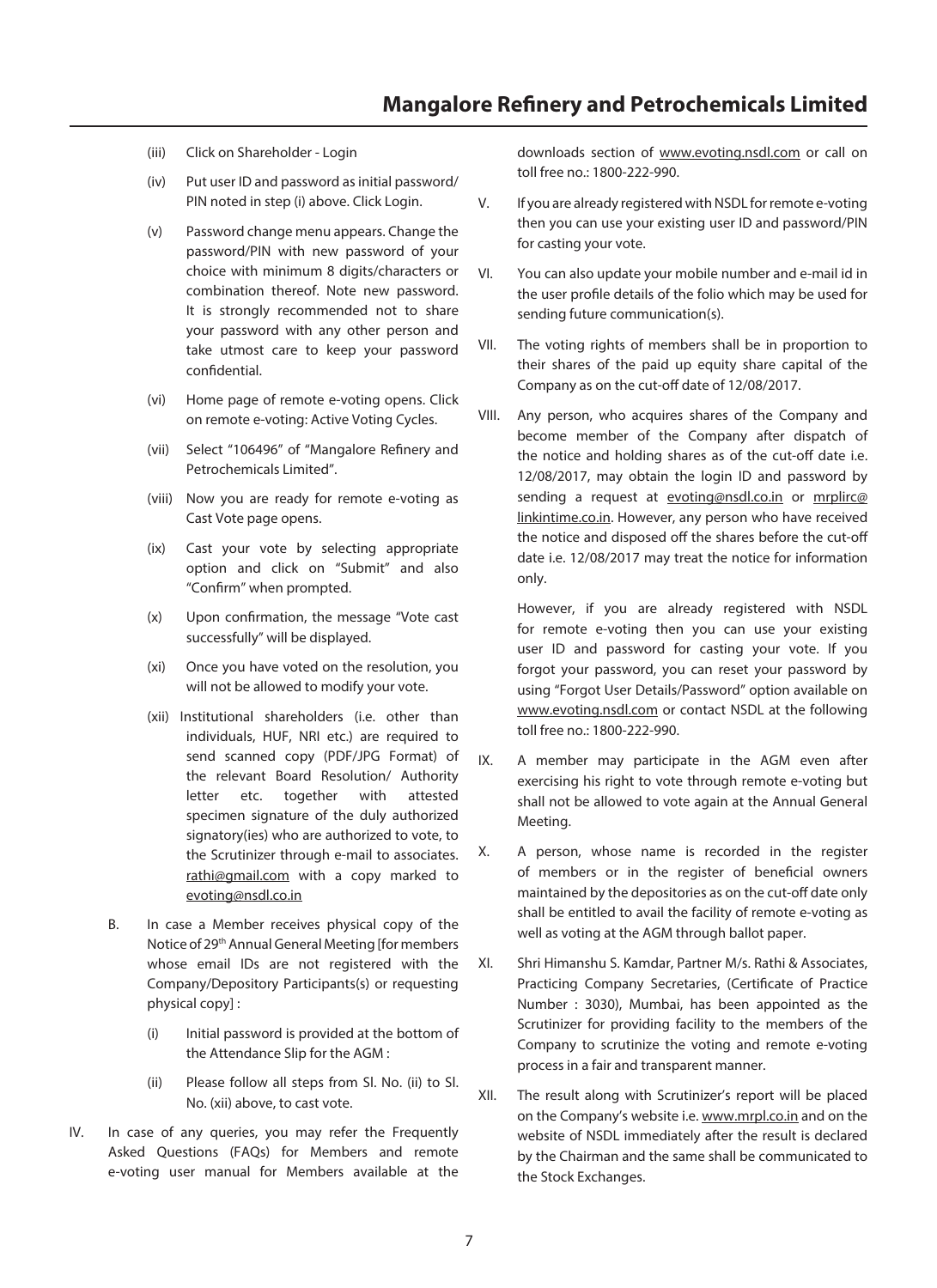

# **ROUTE MAP OF THE VENUE OF THE 29TH AGM OF MRPL**

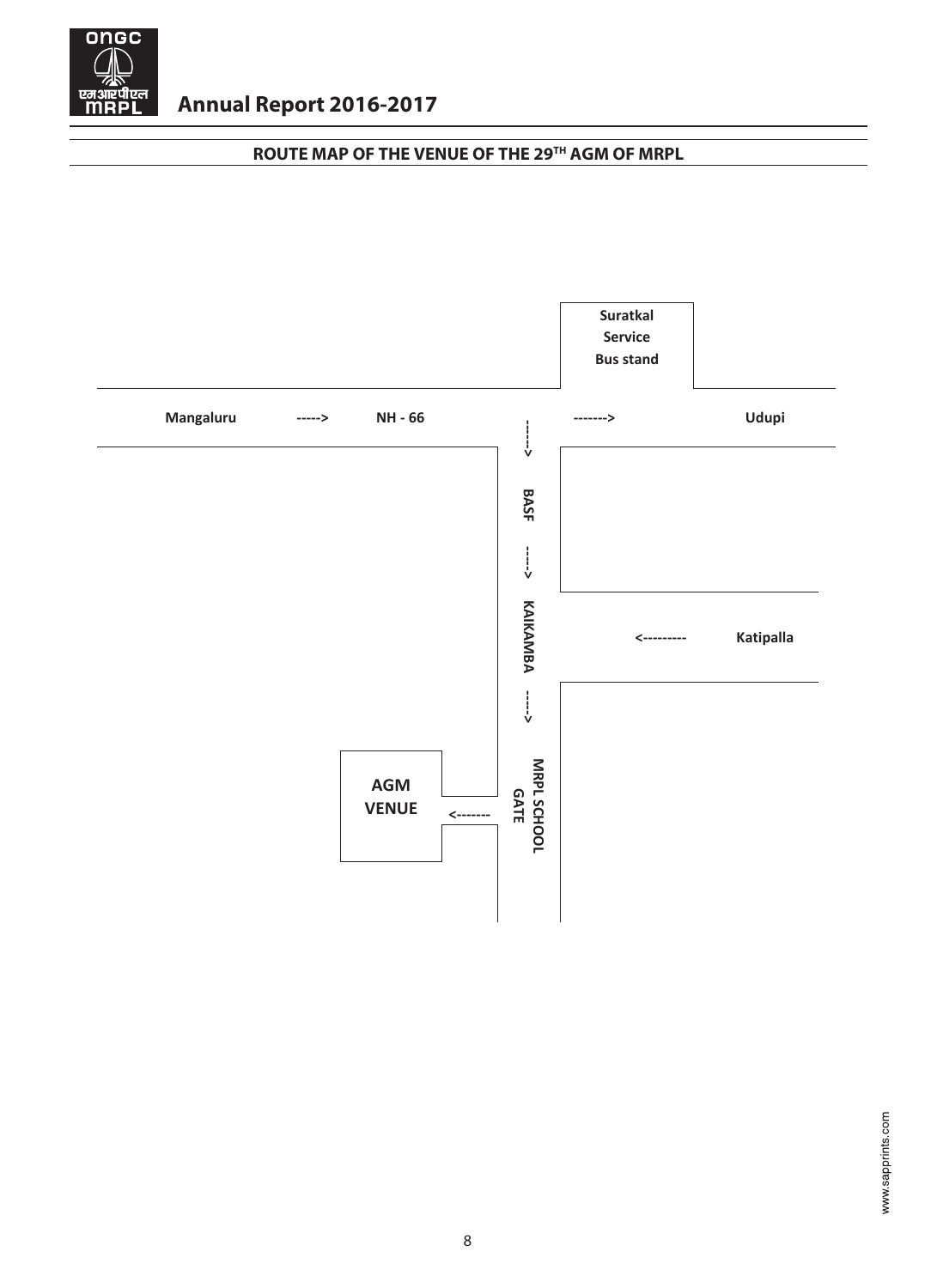

## **MANGALORE REFINERY AND PETROCHEMICALS LIMITED**

**(A Government of India Enterprise and subsidiary of ONGC)** Registered Office :Mudapadav, Post Kuthethoor, Via. Katipalla, Mangaluru - 575030, Karnataka. Website: [www.mrpl.co.in;](http://www.mrpl.co.in/) E-mail Id: investor@mrpl.co.in CIN: L23209KA1988GOI008959

### **ATTENDANCE SLIP**

## **29 th Annual General Meeting on Saturday, 19th August, 2017**

| Registered Folio No. / DP ID - Client ID : |  |
|--------------------------------------------|--|
| Name and Address of the Shareholder        |  |
|                                            |  |
|                                            |  |
|                                            |  |
| Joint holders                              |  |
|                                            |  |
| No. of Shares                              |  |

I / We hereby record my/our presence at the 29<sup>th</sup> Annual General Meeting of the Company held on Saturday, 19<sup>th</sup> August, 2017 at 4:00 p.m. at MRPL Employees Club, MRPL, Mangaluru - 575 030, Karnataka.

 $\frac{1}{2}$  ,  $\frac{1}{2}$  ,  $\frac{1}{2}$  ,  $\frac{1}{2}$  ,  $\frac{1}{2}$  ,  $\frac{1}{2}$  ,  $\frac{1}{2}$  ,  $\frac{1}{2}$  ,  $\frac{1}{2}$  ,  $\frac{1}{2}$  ,  $\frac{1}{2}$  ,  $\frac{1}{2}$  ,  $\frac{1}{2}$  ,  $\frac{1}{2}$  ,  $\frac{1}{2}$  ,  $\frac{1}{2}$  ,  $\frac{1}{2}$  ,  $\frac{1}{2}$  ,  $\frac{1$ 

Member's/Proxy's Name in Block Letters Member's/Proxy's Signature

Note: Please fill this Attendance Slip and HAND IT OVER AT THE ENTRANCE OF THE MEETING HALL.

| <b>Electronic Voting Particulars</b> |          |  |  |  |  |
|--------------------------------------|----------|--|--|--|--|
| User ID                              | Password |  |  |  |  |
|                                      |          |  |  |  |  |
|                                      |          |  |  |  |  |
|                                      |          |  |  |  |  |

Note: Please read the instructions printed along with the Notice of 29<sup>th</sup> Annual General Meeting. The Voting period starts from 09:00 a.m. on Wednesday, August 16, 2017 and ends at 5:00 p.m. on Friday, August 18, 2017. The voting module shall be disabled by NSDL for voting thereafter.

-----------------------------------------------------------------------------------------------------------------------------------------------------------------------------------------------------



## **MANGALORE REFINERY AND PETROCHEMICALS LIMITED**

**(A Government of India Enterprise and subsidiary of ONGC)**

Registered Office :Mudapadav, Post Kuthethoor, Via. Katipalla, Mangaluru - 575030, Karnataka. Website: [www.mrpl.co.in;](http://www.mrpl.co.in/) E-mail Id: investor@mrpl.co.in

CIN: L23209KA1988GOI008959

### **PROXY FORM - MGT 11**

[Pursuant to Section 105(6) of the Companies Act, 2013 and rule 19(3) of the Companies (Management and Administration) Rules, 2014]

### **29 th Annual General Meeting on Saturday, 19th August, 2017**

| Name of the member (s):   | E-mail Id:                 |  |
|---------------------------|----------------------------|--|
| <b>Registered Address</b> | Folio No/ Client Id:DP ID: |  |
|                           |                            |  |

I/We, being the member(s) holding .......... shares of Mangalore Refinery and Petrochemicals Limited, hereby appoint

as my/our proxy to attend and vote (on a poll) for me/us and on my/our behalf at the 29<sup>th</sup> Annual General Meeting of the company, to be held on Saturday, 19<sup>th</sup> August, 2017 at 4:00 p.m. at the Registered office of the Company and at any adjournment thereof in respect of such resolutions as are indicated on the reverse: